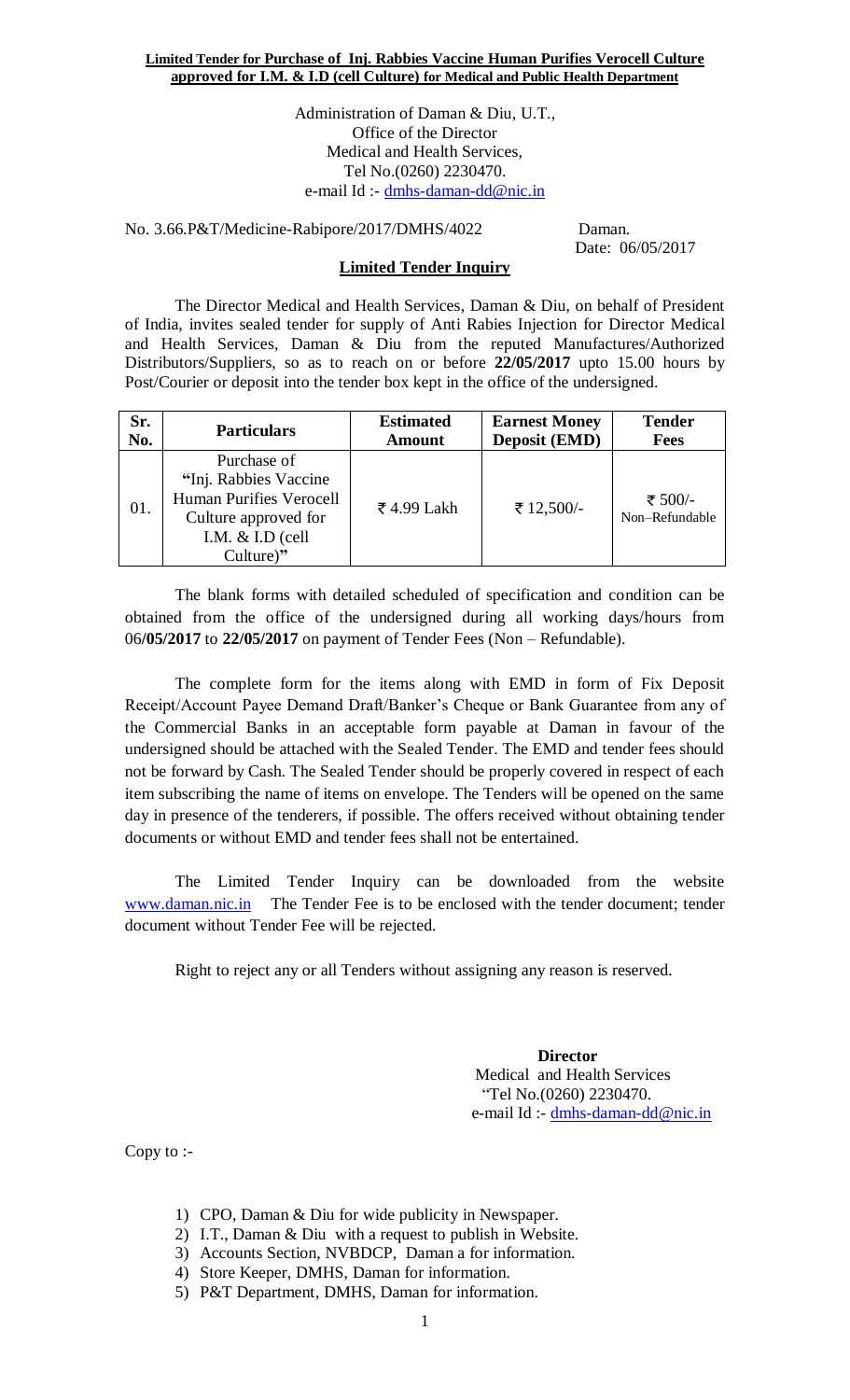U.T. ADMINISTRATION OF DAMAN & DIU, OFFICE OF THE DIRECTOR MEDICAL AND HEALTH SERVICES, DAMAN

Terms and Conditions for the "**Purchase of Inj. Rabbies Vaccine Human Purifies Verocell Culture approved for I.M. & I.D (cell Culture)"** for District Health Society, (NVBDCP) Daman.

## **Instructions to Bidders :**

- 1) The rate should be quoted in the prescribed form given by the department, **the rate should be inclusive of all taxes and should be valid upto One Year from the date of tenderization**.
- 2) All/Taxes/Duties/Royalties Charges payable on the sales/transport etc. within and/or outside the state shall be payable by the supplier.
- 3) Where specifications/make/manufacture is not specified by this office, the rates should be quoted only for the  $1<sup>st</sup>$  class and standard quality only.
- 4) The tenderer should specify the name of the manufacturer and complete specification for the items quoted by him along with catalogue of the item to be submitted in the Technical Bid.
- 5) The decision of the Tender Inviting Officer for acceptance/rejection of any articles supplied including the decision for equivalent specifications, standard and quality etc. of articles shall be final.
- 6) The Tenderer should enclose along with tender an amount of **.200/** as Tender Fees in form of DD/A/c payee Cheque of any Nationalized or Scheduled Bank of India payable in Daman and **.5,000/** as Earnest Money Deposit in form of Fix Deposit Receipt/Account Payee Demand Draft/Banker's Cheque or Bank Guarantee from any of the Commercial Banks in an acceptable form payable at Daman in favour of **Director of Medical and Health Services**, **Daman**. The EMD should not be forward by Cash. Tender received without Earnest Money Deposit will be summarily rejected.
- 7) (a) The successful tenderer will have to pay within 10 days from the date of demand, an amount equal to 10% of the total value of articles, which may be ordered, as the amount of security deposit. (b) Non receipt of Security Deposit within stipulated time will result in automatic cancellation of the order for supply without any intimation. (c) However in case if any articles are received for which the Security Deposit may not have been deposited, the full Security Deposit as may be due from the supplier will be recovered from the bill(s) for such articles.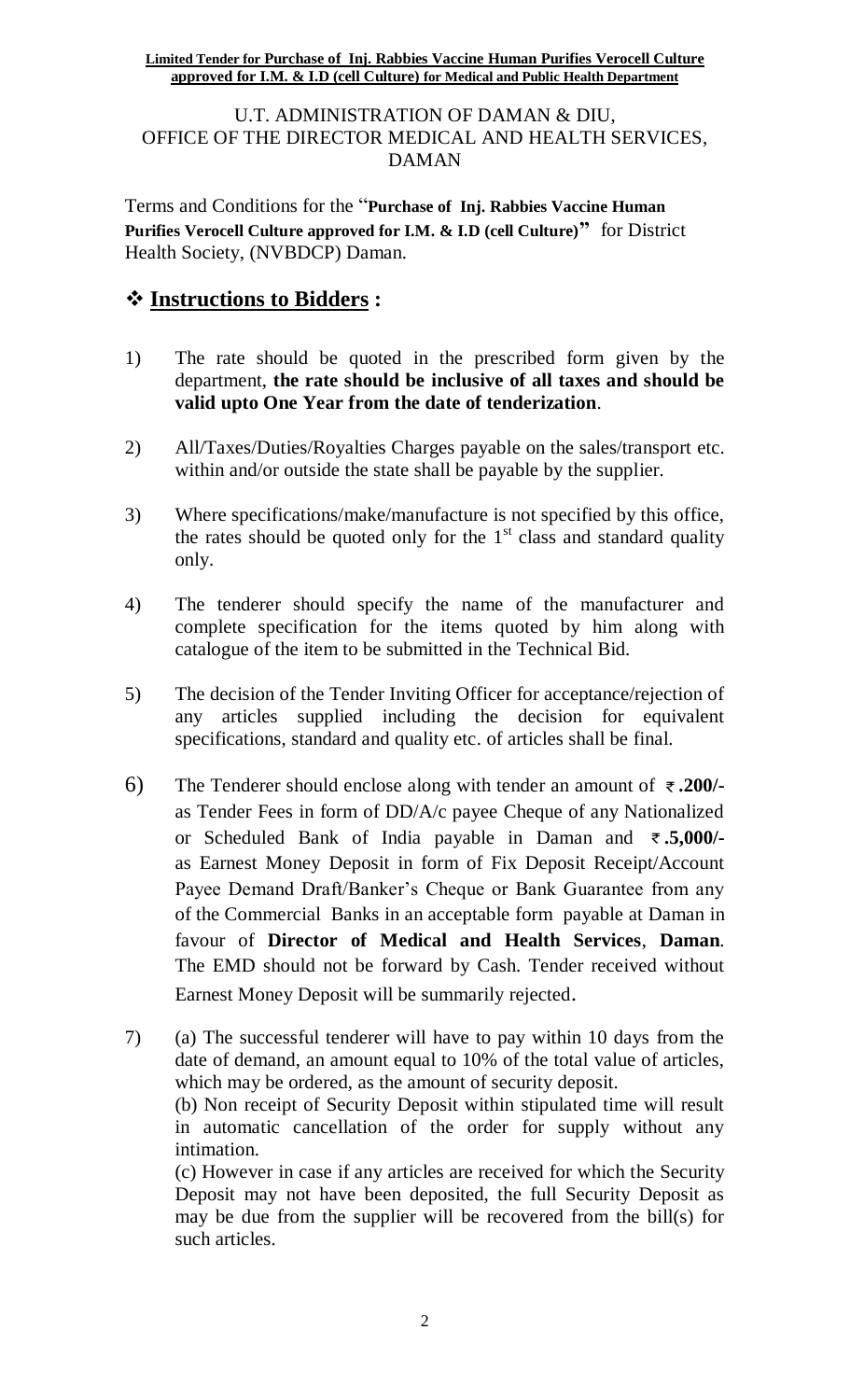- 8) The amount of Earnest Money paid by the successful Tenderer(s) will be adjusted against the amount of Security Deposit to be paid by the successful tenderer(s) as per condition No.07 above.
- 9) The tender should be neatly typed or hand written only on letter head carries the name of supplier and the signature of the tenderer. No overwriting, correction or erasures will be considered.
- 10) All bills should be in **TRIPLICATE** and should invariably mention the number and date of supply order.
- 11) All bills for amount above  $\overline{\tau}$ .5,000/- should be pre-receipted on a Revenue Stamp of proper value. Bills for amount exceeding  $\bar{\tau}$ .5000/not pre-receipted on Revenue Stamp of proper value will not be accepted for payment.
- 12) Each bill in which Sales Tax is charged must contain the following certificates on the body of the bill: "CERTIFIED" that the goods on which Sales Tax has been charged have not been exempted under the Central Sale Tax Act or the Rules made there under and the amount charged on account of Sales Tax on these goods is not more than what is payable under the provisions of relevant Act or Rules made there under".
- 13) The Tenders shall be submitted in two-bid system, each of which is to be submitted in separate envelope. The first envelope should contain Technical Bid and super scribing on the envelope as **"Sealed Cover No.1 Technical Bid - Purchase of Inj. Rabbies Vaccine Human Purifies Verocell Culture approved for I.M. & I.D (cell Culture)".** The **EMD** and **Tender Fees** should be enclosed with **TECHNICAL BID** only. The second envelope should contain Financial Bid and super scribing on the envelope as **"Sealed Cover No.2 - Financial Bid for** "**Purchase of Inj. Rabbies Vaccine Human Purifies Verocell Culture approved for I.M. & I.D (cell Culture)"**. The tender will be issued from **06/05/2017** to **22/05/2017** and the last date of submission of bid will be **22/05/2017** upto 15.00 hours.
- 14) The Tenders will be opened by the Tender Opening Committee in presence of Tenderers or their representatives, if any present in the Office of the Tender Inviting Officer. The Tender Opening Committee will first open the technical bid consisting of Terms & Conditions issued by the department duly stamped  $\&$  signed, EMD, technical specification given by the department etc, the Committee will open the financial bid only of those firms who have qualified for technical bid as per specifications given by the department. The financial bid will be opened after the report received from the Technical Committee.
- 15) The right to accept or reject without assigning any reasons or all tenders in part or whole is reserved with the Tender Inviting Officer and his decision(s) on all matters relating to acceptance or rejection of the tenders as a whole or in part will be final and binding to all.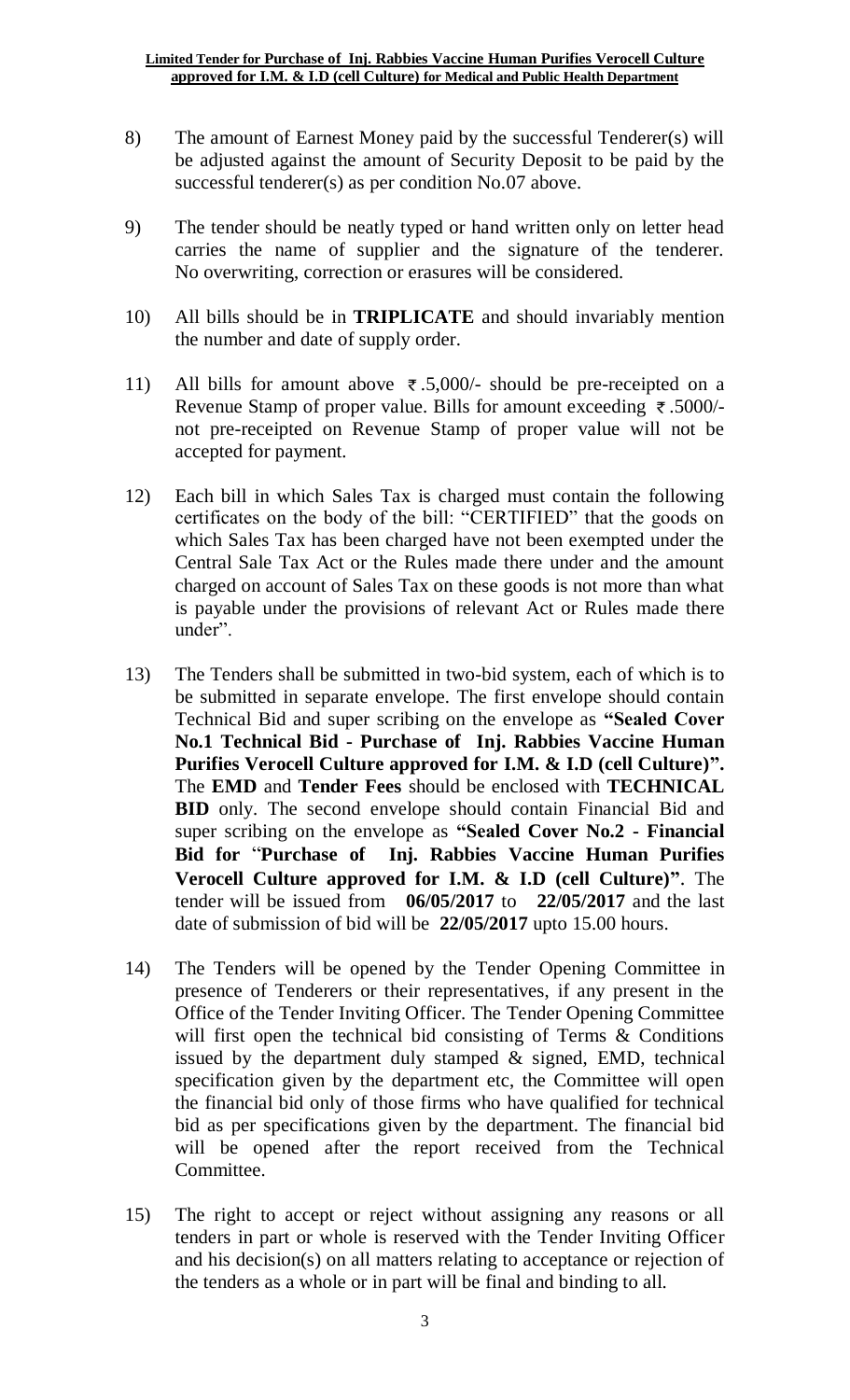- 16) If the tenderer whose tender is accepted, fails to execute the supply order within stipulated time the Earnest Money Deposit of such tenders will stand forfeited to the Government.
- 17) In case, the supplier does not execute the supply order placed with him, the EMD of the supplier will be forfeited to the Government and the contract for the supply shall terminated with no further liabilities on either party to the contract.
- 18) No separate agreement will be required to be signed by the successful tender(s) for the purpose of this contract for supply. Rates tendered/offered in response to the concerned Limited Tender Inquiry shall be considered as acceptance of all above terms and conditions for supply for all legal purpose.
- 19) The tender will be accepted during working hours upto **22/05/2017** at 15.00 hours and will open on the same day if possible in the office of the Director Medical and Health Services, Daman in the presence of the Tender Opening Committee and tenderer(s) or their representative(s) if present.

# **Conditions of Contract :**

- 1) The rate(s) quoted should be strictly for free delivery at FOR Daman and will be valid and operative for supply orders issued within one year from the date of invitation of tenders.
- 2) Orders once placed should be delivered within the given time period and item should be door delivered including labour.
- 3) The tendered quantity is tentative and the actual purchase can be **20% Less or More than the quantity put to tender** for all items and the tenderer is bond to supply such requirement without any demur.
- 4) The rates should be quoted only for the items specified in the list of requirement and should be for the items of given special make/manufacture.
- 5) Rates quoted for items other than the required specification/ make/manufacture will not be considered.
- 6) The amount of Earnest Money paid by the tenderer(s) whose tenders are not accepted will be refunded to them by cheque or Demand Draft (as may be convenient to the Tender Inviting Officer if the amount is above  $\bar{\tau}$ . 200/-) drawn on any branch of State of India or its subsidiary Commercial Bank. Where this mode of payment is not possible the amount will be refunded at the cost of the tenderer.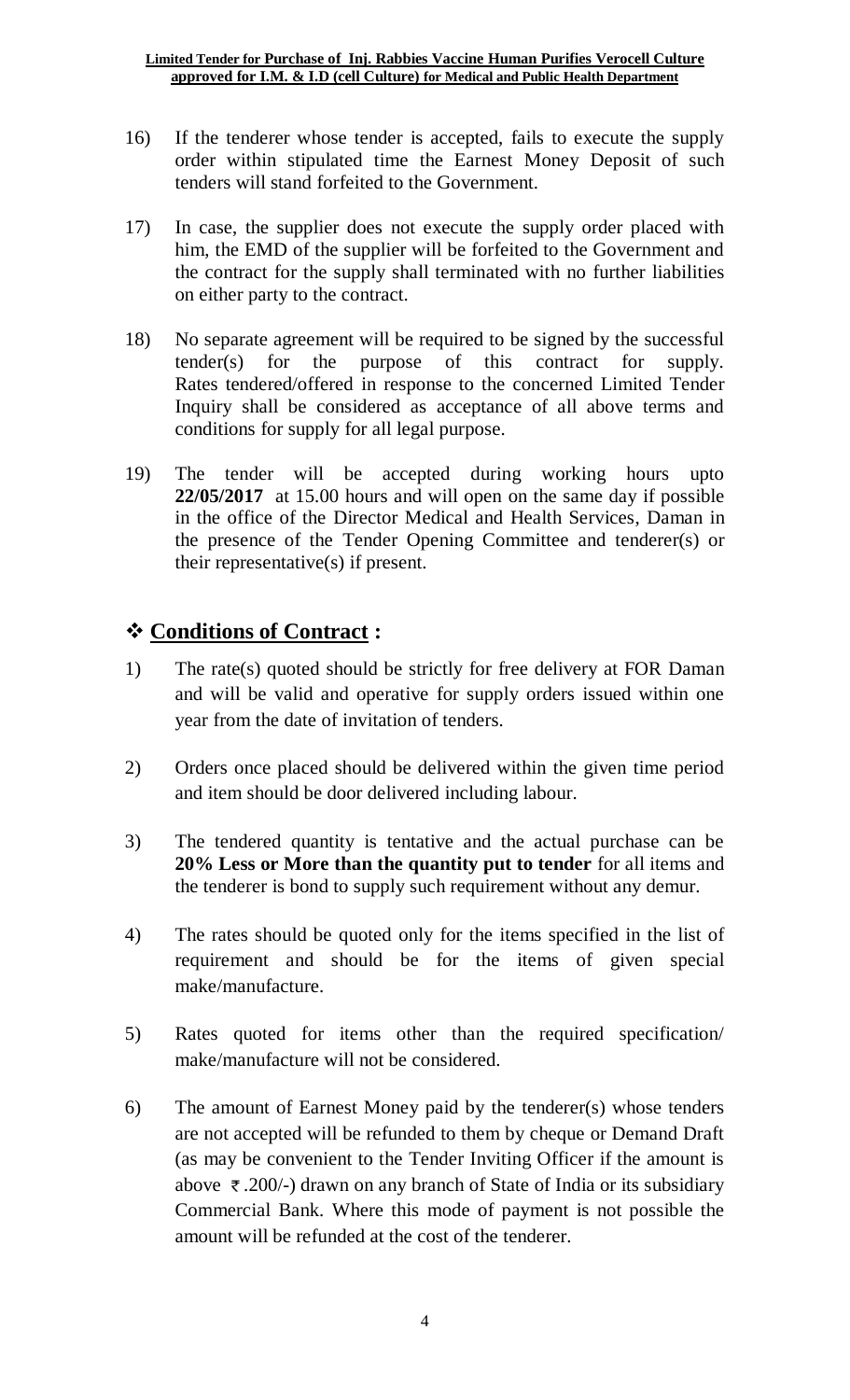- 7) Only on satisfactory completion of the supply order for and on payment of all bills of the supplier, as to be admitted for payment, the amount of Security Deposit/Earnest Money will be refunded after expiry of guarantee/warranty period, if any, or any such date/period as may be mutually agreed upon.
- 8) The tender inviting officer will consider extension of time for remitting the Security Deposit as demanded. However, in case of denial to consider such extension the supplier is bound to abide by the limit given and liable to make good for the loss made to the Government on account of his failure to abide by the time limit.
- 9) Railway Receipt or other transport document should be drawn in the favour of Officer Inviting tender.
- 10) Railway Receipt or other transport document should not be send by VPP or through any Bank as this being a Government Office it is not possible to clear cash demands of Post Office/Bank for delivery of RR or other transport documents unless we have agreed to it as special arrangement.
- 11) The supplies, materials etc. of inferior quality standard or of different specifications, brand, manufacturer etc other than that ordered specified and/or incomplete or broken articles will not be accepted. The supplier has to replace the same at his own cost and risk. Intimation of non-acceptance of any materials etc will be sent to the supplier within 10 days from the date of receipt of the stores and the same will be returned to the supplier at his own cost and risk, if he so desires and intimates accordingly within 15 days from the date of dispatch of intimation of the non-acceptance. However, if no communication is received within 15 days from the date of communication the tender Inviting Officer will not be responsible for any damages, loss etc. of such rejected articles.
- 12) In case of failure to replace the accepted and rejected articles from the supplies made, as mentioned in the conditions the loss undergone by the Government will be recovered from the suppliers Security Deposit/Earnest Money or payment due of any bill(s) to the extend required.
- 13) In case of failure to supply the store, materials etc. ordered for, as per conditions and within the stipulated time, the name articles will be obtained from the tenderer who offered next higher rates or from any other sources, as may be decided by the tender inviting Officer and the loss to the Government on account of such purchases(s) shall be recovered from the former suppliers Security Deposit/Earnest Money or bills payable. The suppliers shall have no right to dispute with such procedure.
- 14) Extension of time limit for supplies shall be considered by the Tender Inviting Officer. The extension so granted may be with levy of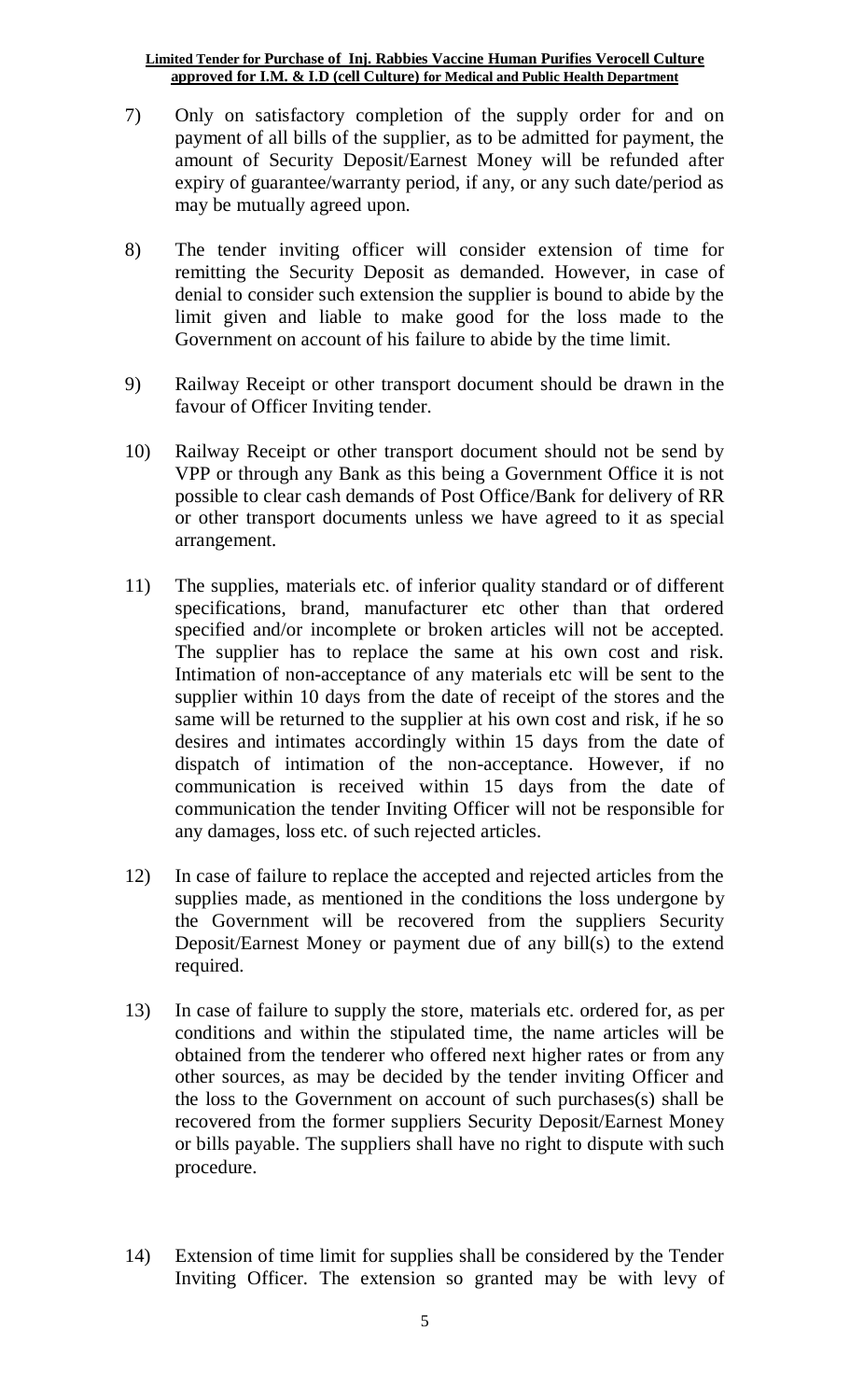compensation for delay in execution of supply order up to 5% of the cost of supplies ordered for at the discretion of the authority competent to grant extension of time limit provided such request is made well in time, depending upon the circumstances and such decision in the matter will be final.

- 15) Demurrage charges paid by the Tender Inviting Officer on account of delayed receipt of dispatch documents intimation will be recovered from the bills payable to the supplier.
- 16) If at any time after the order for supply of materials the Tender Inviting Officer shall for any reason whatsoever not require the whole or part of the quantity thereof as specified in the order the Tender Inviting Officer shall give notice in writing of the fact to the supplier(s) who shall have to claim to any payment of compensation what so ever on account of any profit or advantage which the supplier(s) might have derived from the supply of articles in full, but which did not derive in consequence of the full quantity of articles not having been purchased, nor shall have any claim for compensation by reasons of any alterations having been made in the original instructions which shall invoice any curtailment of the supply originally contemplated.
- 17) The Earnest Money(s)/Security Deposit(s) paid by the tender(s) earlier against any tender(s) or supply order(s) is/are not adjustable with Earnest Money or Security Deposit required by these conditions.
- 18) The tenders/offers received do not confirm with the terms and conditions of this office will be summarily rejected. If any firm desires to consider exemption from payment of Earnest Money Deposit, certified copies of its Registration with D.G.S. & D. should be attached to their tenders.
- 19) The items as mentioned in the list are the approximate estimates invited and actual purchase may more. Accordingly the successful tenderer has no right for any loss/damages with reference to approximate requirement shown in tender and actual requirement.
- 20) Supplier may ensure the goods at his own cost to safeguard the delivery of such goods dispatched by him to the consignee; the department will not be responsible for the damages or pilferage of goods during transit.
- 21) The manufacturing units who are placed in Daman are exempted for Earnest Money Deposit.
- 22) Rates should be quoted in the forms issued from the department and as per the requirement asked for.
- 23) Rates quoted are for Medical and Public Health Department.
- 24) The tenderer should attached copies of **License in field of Supply, PAN Number, Sales Tax Number, Non Conviction Certificate**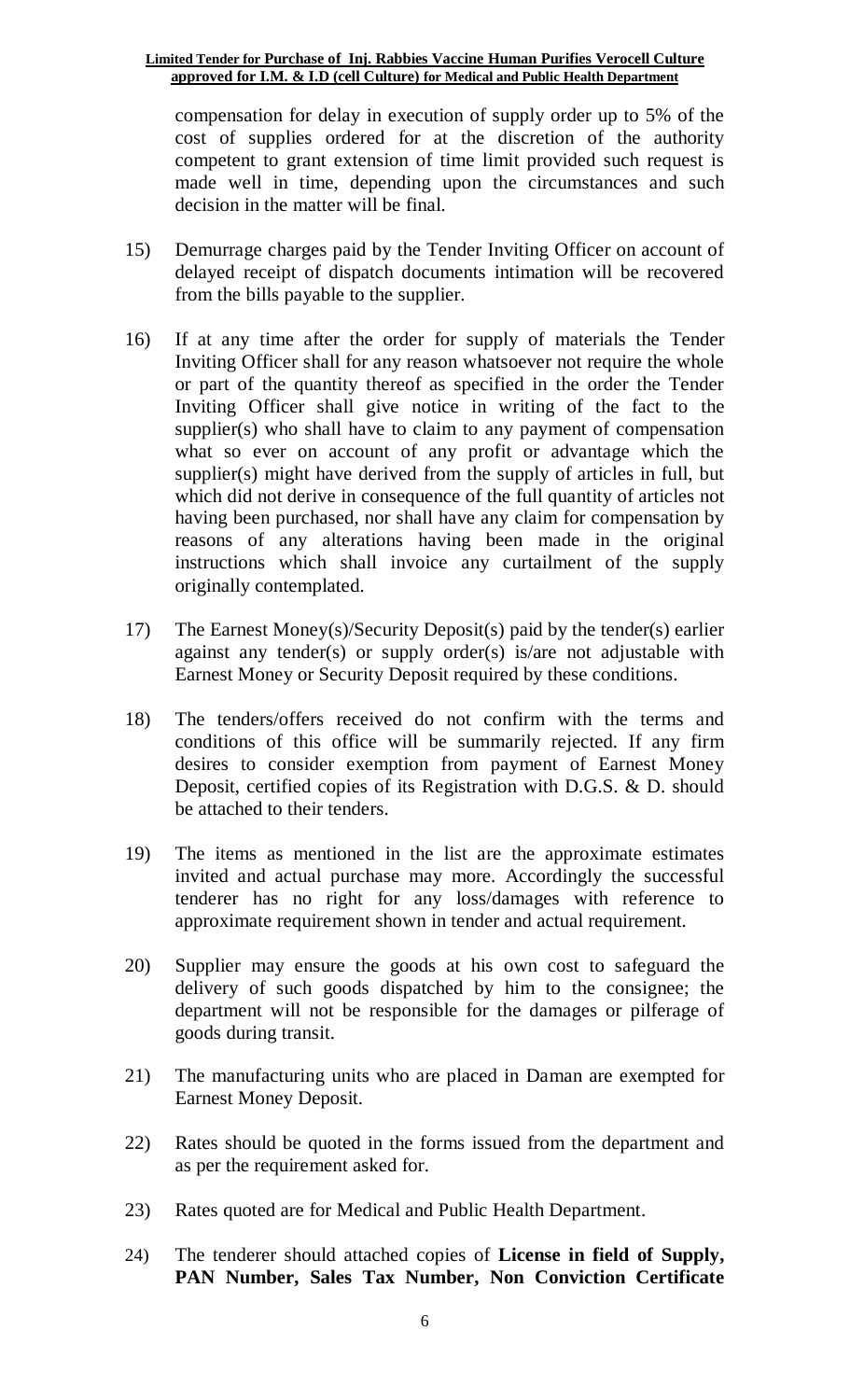**obtained from FDA/Agriculture Department, Terms & Conditions of tender documents duly stamped and signed on each page, Schedule of Specifications duly stamped and signed etc.** with the tender documents of the department duly stamped and signed. It may please be noted that the tender received without document referred above shall not be considered.

25) The tender fee must be enclosed in demand draft in favour of undersigned with the tender documents.

Signature & Designation of Tender Inviting Officer… Sd/-

 **Director**  Medical and Health Services "Tel No.(0260) 2230470. e-mail Id :- [dmhs-daman-dd@nic.in](mailto:dmhs-daman-dd@nic.in)

The above terms and conditions are accepted and are binding to me/us.

Place: Signature of tenderer Dated: Name of tenderer with seal of the firm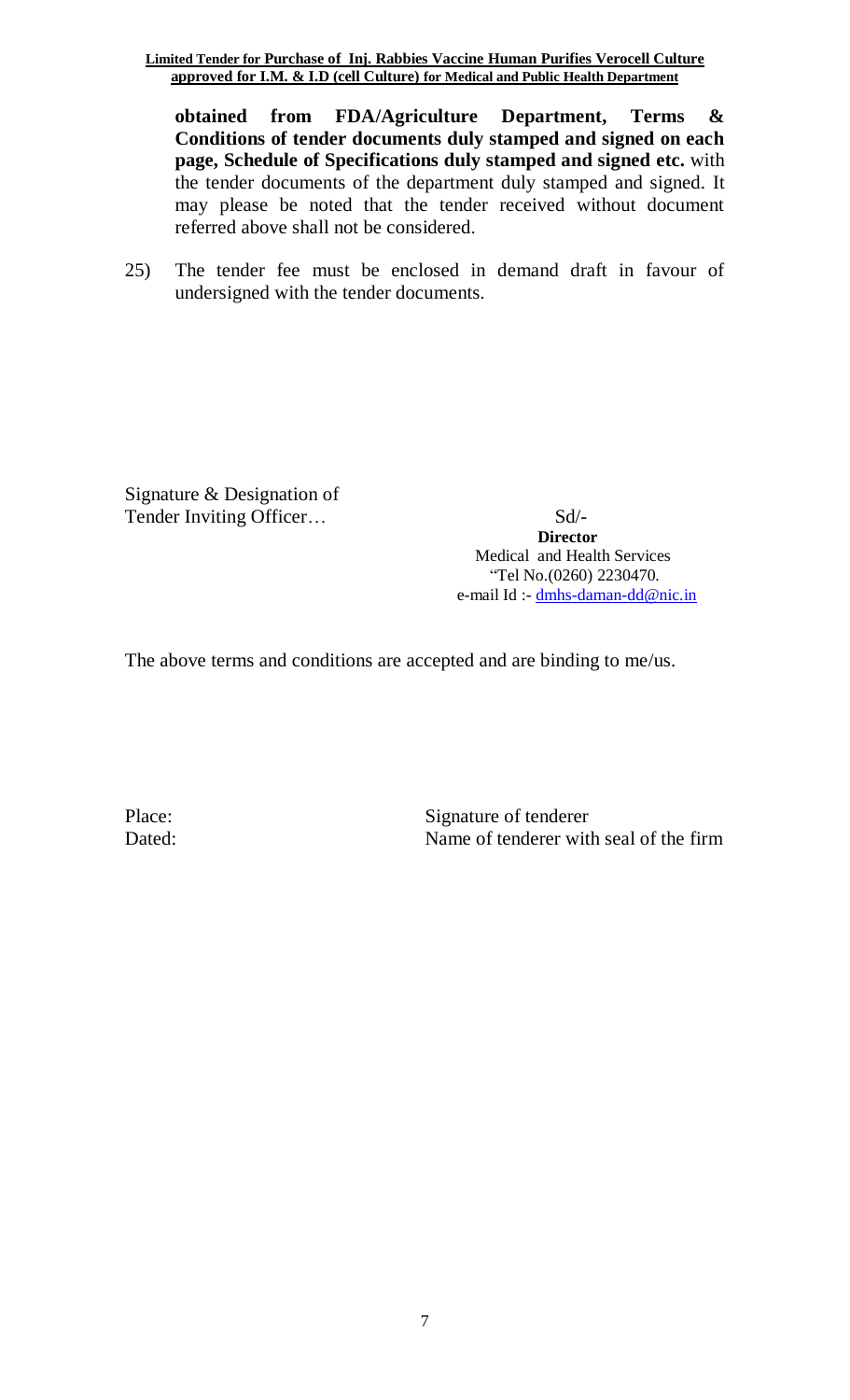# **Scope of Work:**

# **Schedule of Specification and Allied Technical Details :**

## **Purchase of Inj. Rabbies Vaccine Human Purifies Verocell Culture approved for I.M. & I.D (cell Culture)" for the year 2017-18**

| Sr.<br>No. | <b>Particulars</b>                                                                                                               | Mfg.<br>Company                      | Unit/<br>Rate | Qty.<br>Reqd. | <b>Offered</b><br>Company |
|------------|----------------------------------------------------------------------------------------------------------------------------------|--------------------------------------|---------------|---------------|---------------------------|
| 1.         | Inj. Rabbies<br><b>Vaccine Human</b><br><b>Purifies Verocell</b><br><b>Culture approved</b><br>for I.M. & I.D (cell<br>Culture)" | <b>Bharat Serum</b><br>or Equivalent | Vial          | 2000          |                           |

Signature & Designation of Tender Inviting Officer… Sd/-

### **Director**  Medical and Health Services "Tel No.(0260) 2230470. e-mail Id :- [dmhs-daman-dd@nic.in](mailto:dmhs-daman-dd@nic.in)